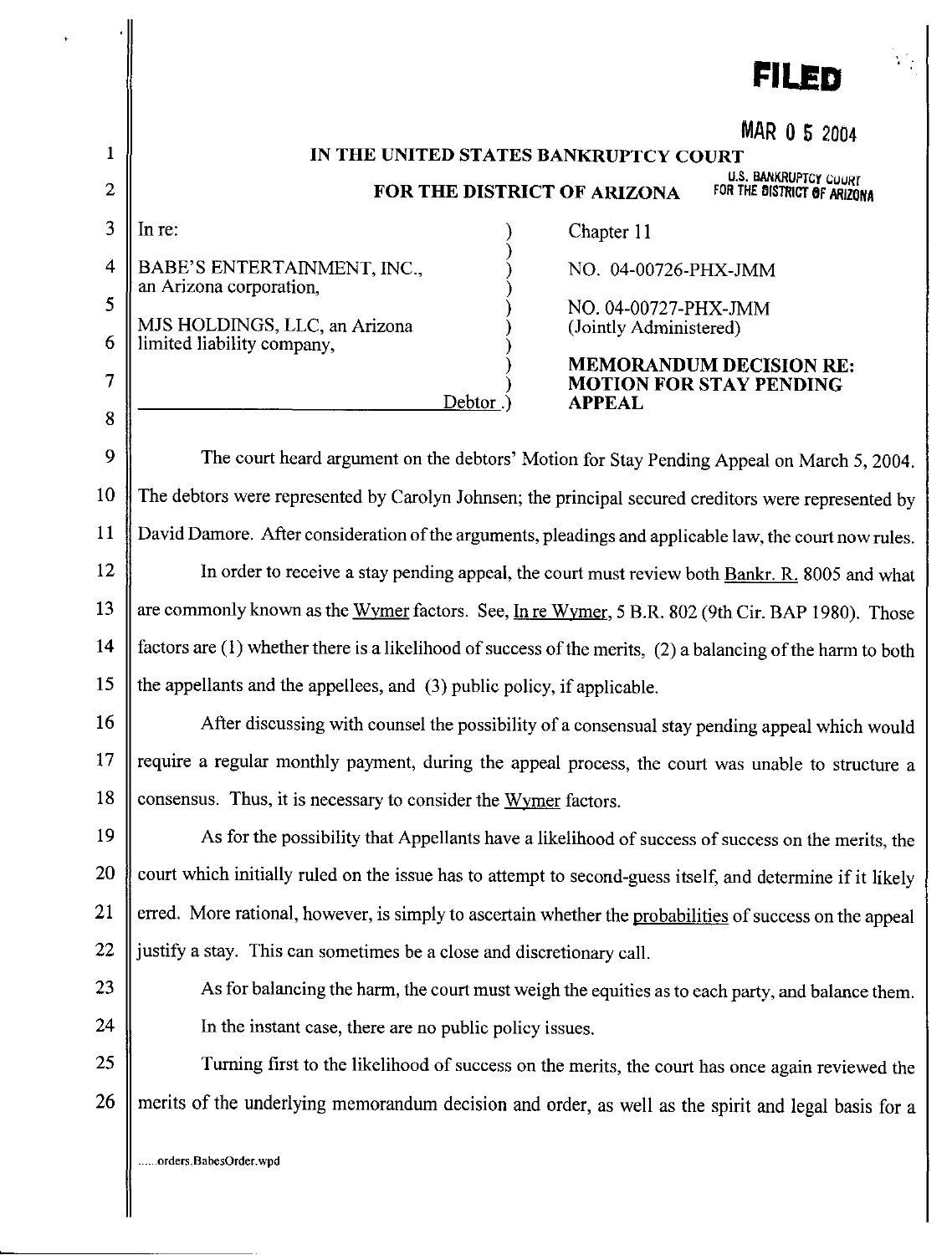$\parallel$   $\parallel$  court's dismissal of a two-party dispute as a "bad faith" filing. In so doing, the court remains convinced 2  $\parallel$  that this case presents the classic scenario. Unable to pay on the very short maturity date of the notes 3 used to acquire this night-club in the first place, the debtors ducked into their first chapter I!. Rather  $4 \parallel$  than litigate confirmation of a plan, the parties opted to settle and re-write the offending promissory notes. 5 This gave the debtors the second chance they needed in order to reorganize their affairs.

6 But instead of performing, the debtors quickly defaulted and again sought chapter II protection, 7 seeking a third chance to get it right. Because of the nature of the debtors' business, they have few 8 creditors, none of whom hold significant debt when compared to the primary secured creditor here. This 9 case, then, does not present the equities necessary to continue this reorganization effort.

10 Based on the facts of this case, and the law, this court therefore reasonably concludes that the II likelihood of success on the merits is more unlikely than not.

12 Turning to the balancing of harm, the court also finds that this factor favors the appellee. Here, 13 If the appellee sold its going concern on the expectation that the debtors would honor their promise to pay 14 upon the notes' short maturity. Their expectations were rewarded with a chapter II, and protracted 15 negotiations leading finally to the execution of restructured notes. With new hope and new promises, the 16 parties dismissed the chapter II and once more sallied forth, only to have the debtors once again seek 17 refuge in chapter 11 and at the same time gain the benefits of the automatic stay of 11 U.S.C.  $\S 362(a)$ . 18 For several months, the debtors have operated the business and failed to even partially pay the secured 19 party, all the while collecting, using and paying themselves from the admitted \$130,000-200,000 that the 20 business earns each month.<sup>1</sup> This is, as a matter of equity, certainly not a factor which weighs in the 21 debtors' favor. To the contrary, the lack of payment to the secured party, under these circumstances, is 22 is inequitable in the extreme. The balancing of harms thus tilts heavily in favor of the appellee.

23 Accordingly, the court finds and concludes that this case is undeserving of a stay pending appeal. 24  $\parallel$  A separate order will be entered. However, the court will grant a temporary stay of ten (10) calendar days

25

26

....**. orders. BabesOrder. wpd** 2

The attorneys have argued that this figure is more slack in the summers.